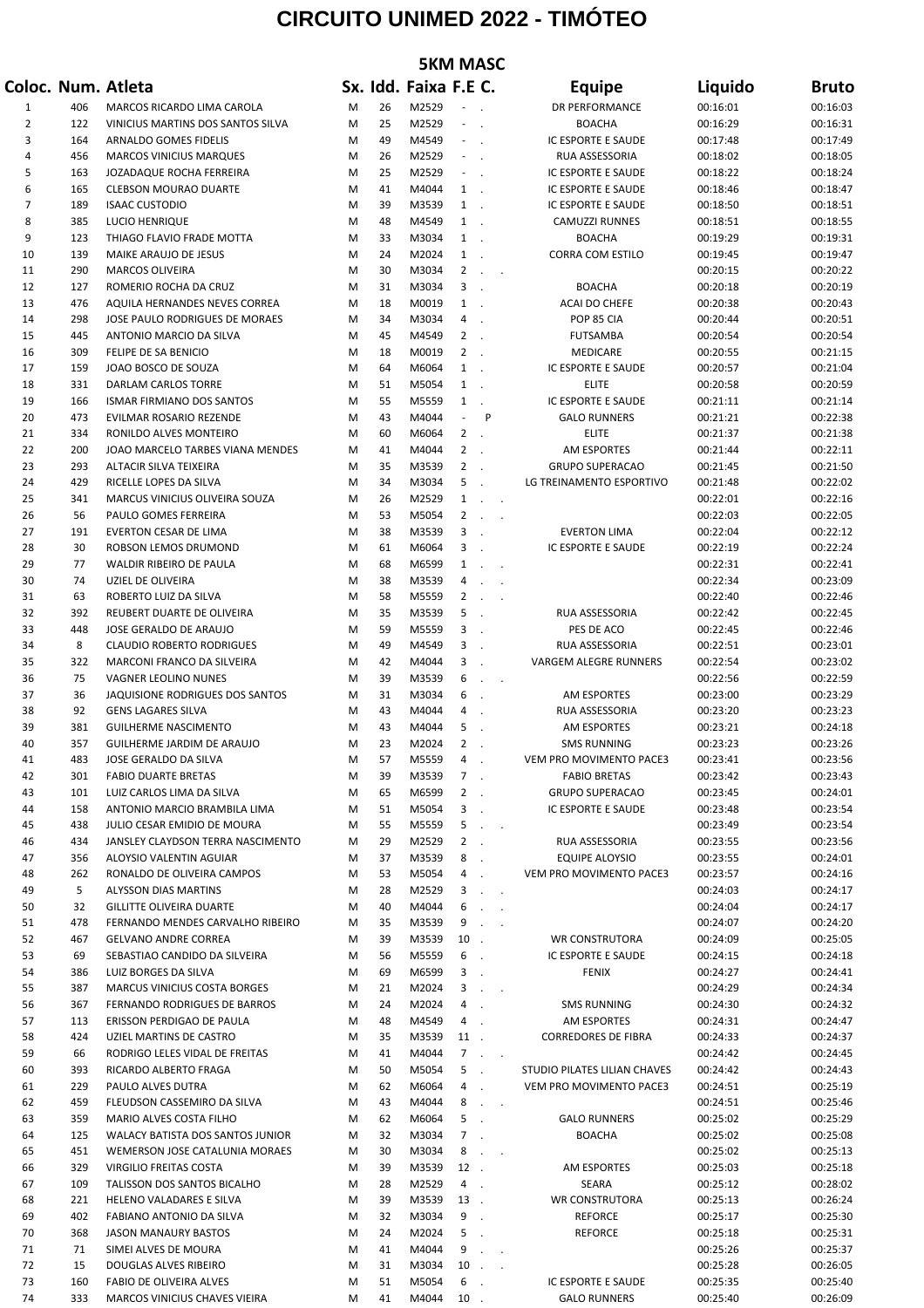| 75         | 43             | LUCAS ERNESTO FERREIRA DELFINO                     | M      | 37       | M3539          | 14.    |                  |                      | RUA ASSESSORIA                 | 00:25:42             | 00:25:57             |
|------------|----------------|----------------------------------------------------|--------|----------|----------------|--------|------------------|----------------------|--------------------------------|----------------------|----------------------|
| 76         | 162            | ALESSANDRO ROSA DE SOUZA                           | M      | 34       | M3034          | 11.    |                  |                      | IC ESPORTE E SAUDE             | 00:25:42             | 00:25:50             |
| 77         | 413            | MATEUS SIQUEIRA LAURENCO                           | M      | 39       | M3539          | 15.    |                  |                      | RUA ASSESSORIA                 | 00:25:46             | 00:25:58             |
| 78         | 323            | PABLO SILVA ZANONE                                 | M      | 36       | M3539          | 16.    |                  |                      | AM ESPORTES                    | 00:25:48             | 00:26:44             |
| 79         | 204            | EDIVALDO JOSE DOS SANTOS LOPES                     | M      | 48       | M4549          | $5$ .  |                  |                      | <b>WR CONSTRUTORA</b>          | 00:25:51             | 00:26:45             |
| 80         | 193            | ALEXANDRO FERNANDES FERREIRA                       | M      | 42       | M4044          | 11.    |                  |                      | <b>MEDICARE</b>                | 00:25:51             | 00:26:21             |
| 81         | 325            | JULIANO ALEXANDRE INACIO CANGUSSU                  | M      | 45       | M4549          | 6.     |                  |                      | COPASA                         | 00:25:54             | 00:26:14             |
|            |                |                                                    |        |          |                |        |                  |                      |                                |                      |                      |
| 82         | 418            | <b>ITALO SANTOS GOMES</b>                          | M      | 37       | M3539          | 17.    |                  |                      | <b>EQUIPE IMPERIAL</b>         | 00:25:57             | 00:26:11             |
| 83         | 462            | NAY DISON CRISTIAN RODRIGUES ROQUE                 | M      | 29       | M2529          | 5      | $\sim$           | $\sim$               |                                | 00:26:07             | 00:26:41             |
| 84         | 305            | SANDRO VIEIRA DE MOURA                             | M      | 48       | M4549          | $7$ .  |                  |                      | <b>GRUPO SUPERACAO</b>         | 00:26:09             | 00:26:53             |
| 85         | 415            | PEDRO HENRIQUE DO CARMO SANTOS                     | M      | 34       | M3034          |        | $12$ .           |                      |                                | 00:26:12             | 00:26:53             |
| 86         | 186            | <b>WILLIAN ROCHA JUNIOR</b>                        | M      | 37       | M3539          | 18.    |                  |                      | AM ESPORTES                    | 00:26:19             | 00:26:46             |
| 87         | 95             | <b>HERCIO MIRANDA</b>                              | M      | 54       | M5054          | $7$ .  |                  |                      | AM ESPORTES                    | 00:26:24             | 00:26:52             |
| 88         | 314            | <b>BRUNO SOUZA FERREIRA</b>                        | M      | 42       | M4044          | 12.    |                  |                      | AM ESPORTES                    | 00:26:32             | 00:27:05             |
| 89         | 332            | JOSE DA PAZ MENDES                                 | M      | 75       | M6599          | $4$ .  |                  |                      | <b>ELITE</b>                   | 00:26:33             | 00:26:35             |
| 90         | 93             | <b>GERALDO MARIANO DA SILVA</b>                    | M      | 45       | M4549          | 8.     |                  |                      | <b>BOLA RUNNING</b>            | 00:26:36             | 00:26:53             |
|            |                |                                                    |        |          |                |        |                  |                      |                                |                      |                      |
| 91         | 482            | <b>AUGUSTO PEREIRA NEVES</b>                       | M      | 56       | M5559          | $7$ .  |                  |                      | VEM PRO MOVIMENTO PACE3        | 00:26:46             | 00:27:30             |
| 92         | 425            | FERNANDO SILVA FERREIRA                            | M      | 43       | M4044          |        | $13$             |                      |                                | 00:26:50             | 00:27:44             |
| 93         | 400            | DENIS VITAL ALVARENGA SILVA                        | M      | 33       | M3034          | 13.    |                  |                      | <b>GO FIT TRAINING</b>         | 00:26:55             | 00:27:30             |
| 94         | 201            | RAYNAN LUCAS CARVALHO NEVES                        | M      | 24       | M2024          | 6.     |                  |                      | <b>WR CONSTRUTORA</b>          | 00:27:00             | 00:27:49             |
| 95         | 283            | <b>TIAGO MELO</b>                                  | M      | 37       | M3539          | 19.    |                  | $\sim$               |                                | 00:27:03             | 00:28:02             |
| 96         | 449            | MARCELO FERNANDES MAIA DE LIMA                     | M      | 50       | M5054          | 8      | $\sim$           |                      | <b>RUA ASSESSORIA</b>          | 00:27:06             | 00:27:55             |
| 97         | 252            | <b>VALDEIR NEVES PEREIRA</b>                       | M      | 51       | M5054          | 9.     |                  |                      | VEM PRO MOVIMENTO PACE3        | 00:27:12             | 00:27:30             |
| 98         | 446            | ELI JUNIOR DE OLIVEIRA FREITAS                     | M      | 32       | M3034          | $14$   |                  |                      |                                | 00:27:17             | 00:27:22             |
| 99         | 78             | <b>GERALDO EDMUNDO GOMES</b>                       | M      | 59       | M5559          | 8      | $\sim$           |                      | IC ESPORTE E SAUDE             | 00:27:20             | 00:27:52             |
| 100        | 444            | <b>ALFRINO SOUSA</b>                               | M      | 55       | M5559          | 9.     |                  |                      | PES DE ACO                     | 00:27:21             | 00:27:27             |
|            |                |                                                    |        |          |                |        |                  |                      |                                |                      |                      |
| 101        | 60             | RAPHAEL FERREIRA RAMALHO                           | M      | 44       | M4044          |        | $14$             |                      |                                | 00:27:24             | 00:27:29             |
| 102        | 96             | HERIVELTO FERREIRA WERLI                           | M      | 44       | M4044          | $15$ . |                  | $\sim$               |                                | 00:27:27             | 00:27:57             |
| 103        | 370            | <b>WEBERTON DIAS DE OLIVEIRA</b>                   | M      | 27       | M2529          | 6.     |                  |                      | COLISEU MILITAR TRAINNING      | 00:27:27             | 00:27:52             |
| 104        | 154            | RENATO COSTA SEMEAO                                | M      | 43       | M4044          | 16.    |                  |                      | <b>CORRA COM ESTILO</b>        | 00:27:39             | 00:28:19             |
| 105        | 235            | VALDECI PRUDENCIO DE SOUZA                         | M      | 59       | M5559          | $10$ . |                  |                      | VEM PRO MOVIMENTO PACE3        | 00:27:47             | 00:28:16             |
| 106        | 382            | JOSINEI MARCIANO MARQUES                           | M      | 36       | M3539          | $20$ . |                  |                      | <b>PARTICULAR</b>              | 00:27:54             | 00:28:46             |
| 107        | 145            | <b>EVERTON GOMES BATISTA</b>                       | M      | 38       | M3539          | $21$ . |                  |                      | <b>CORRA COM ESTILO</b>        | 00:27:54             | 00:28:20             |
| 108        | 318            | <b>ITALO DIAS LOIOLA</b>                           | M      | 20       | M2024          | $7$ .  |                  |                      | <b>EQUIPETEAM</b>              | 00:27:57             | 00:28:49             |
| 109        | 220            | FERNANDO FRANCA MENDANHA                           | M      | 38       | M3539          | $22$ . |                  |                      | <b>WR CONSTRUTORA</b>          | 00:27:58             | 00:29:17             |
|            |                |                                                    |        |          |                |        |                  |                      |                                |                      |                      |
| 110        | 420            | LUIS FERNANDO B ESTEVAO                            | M      | 43       | M4044          | 17.    |                  |                      | AM ESPORTES                    | 00:28:13             | 00:28:34             |
| 111        | 475            | CASSIO SCHETTINO CAMPOS                            | M      | 51       | M5054          | $10$ . |                  |                      | UNIMED                         | 00:28:23             | 00:28:57             |
| 112        | 286            | <b>JHONATAN ARTHUSO DIAS</b>                       | M      | 30       | M3034          | $15$ . |                  | $\sim$               |                                | 00:28:27             | 00:29:31             |
| 113        | 337            | <b>CLOVES ROBERTO COELHO</b>                       | M      | 66       | M6599          | $5$ .  |                  |                      | <b>GUEPARDOS</b>               | 00:28:30             | 00:28:40             |
| 114        | 280            | MEIRIVALDO LOPES FERNANDES                         | M      | 33       | M3034          | 16.    |                  | $\sim$               |                                | 00:28:32             | 00:29:07             |
| 115        | 279            | RENATO AFONSO MARTINS                              | M      | 38       | M3539          | $23$ . |                  | $\ddot{\phantom{a}}$ |                                | 00:28:36             | 00:29:12             |
| 116        | 194            | <b>IAGO ANTONIO RIBEIRO RODRIGUES</b>              | M      | 25       | M2529          | $7$ .  |                  |                      | <b>UNIMAG</b>                  | 00:28:38             | 00:29:32             |
| 117        | 394            | RODRIGO FILIPE BARCELLOS SILVA                     | M      | 30       | M3034          | 17.    |                  |                      | PREPARE SE PARA CORRER         | 00:28:39             | 00:29:16             |
| 118        | 321            | JOAO VICTOR NUNES ALVES                            | M      | 10       | M0019          | $3$ .  |                  |                      | PAIS E FILHOS                  | 00:28:39             | 00:29:14             |
| 119        | 90             | EVANDRO FERREIRA DE OLIVEIRA                       | M      | 47       | M4549          | 9      | $\sim$           |                      | <b>GALO RUNNERS</b>            | 00:28:39             | 00:29:13             |
| 120        | 16             | EDSON RIBEIRO DA SILVA                             | M      | 36       | M3539          | 24.    |                  |                      |                                | 00:28:40             | 00:29:34             |
|            |                |                                                    |        |          |                |        |                  | $\sim$ $\sim$        | <b>VEM PRO MOVIMENTO PACE3</b> |                      |                      |
| 121        | 263            | VICTOR LAGE SOUZA                                  | M      | 37       | M3539          | $25$ . |                  |                      |                                | 00:28:45             | 00:29:33             |
| 122        | 102            | MARCONI DOMINGUES PERDIGAO                         | M      | 63       | M6064          | 6.     |                  |                      | RUA ASSESSORIA                 | 00:28:48             | 00:28:58             |
| 123        | 306            | EDUARDO CAMPOS PORTO JUNIOR                        | M      | 50       | M5054          | 11.    |                  |                      | <b>BODYSPORT</b>               | 00:28:48             | 00:29:21             |
| 124        | 47             | LUIZ SERGIO MARTINS JUNIOR                         | M      | 45       | M4549          | $10$ . |                  | $\sim$ $\sim$        |                                | 00:28:54             | 00:29:00             |
| 125        | 395            | RONALD CARVALHO SILVA                              | M      | 23       | M2024          | 8.     |                  |                      | PREPARE SE PARA CORRER         | 00:28:55             | 00:29:33             |
| 126        | 242            | LUCAS CARMONO VIROTE                               | M      | 17       | M0019          | 4.     |                  |                      | VEM PRO MOVIMENTO PACE3        | 00:29:07             | 00:29:49             |
| 127        | 390            | NEUBER CAMPOS FRANCO                               | M      | 48       | M4549          | 11.    |                  |                      | <b>BODYSPORT</b>               | 00:29:07             | 00:29:35             |
| 128        | 361            | SILAS MACHADO FRANCO JUNIOR                        | M      | 47       | M4549          | 12.    |                  |                      | SILAS FRANCO JR                | 00:29:09             | 00:29:36             |
| 129        | 319            | JOAO PAULO SILVA SANTOS                            | M      | 34       | M3034          | 18.    |                  |                      | SAMILA ASSESSORIA              | 00:29:11             | 00:29:38             |
| 130        | 107            | RAIMUNDO FERNANDES DE OLIVEIRA                     | M      | 64       | M6064          |        | $7 \cdot \cdot$  |                      |                                | 00:29:18             | 00:30:16             |
| 131        | 80             | ALVARO ALMEIDA FRANCO                              | M      | 41       | M4044          |        | $18$             |                      |                                | 00:29:24             | 00:29:35             |
|            |                |                                                    |        |          |                |        |                  |                      |                                |                      |                      |
| 132        | 182            | DANIEL BUENO ROCHA TEMPONI                         | M      | 27       | M2529          | 8.     |                  |                      | RUA ASSESSORIA                 | 00:29:34             | 00:30:13             |
| 133        | $\overline{7}$ | BRENO DE CASTRO GOMES                              | M      | 36       | M3539          |        | $26$             |                      |                                | 00:29:35             | 00:29:48             |
| 134        | 37             | JEFERSON ALEXANDRO SOUZA                           | M      | 39       | M3539          |        | $27 \ldots$      |                      |                                | 00:29:40             | 00:30:29             |
| 135        | 316            | MARIO HENRIQUE GOMES FREITAS                       | M      | 31       | M3034          |        | $19$             |                      |                                | 00:29:41             | 00:30:29             |
| 136        | 426            | HEBERT BARROS MALAQUIAS JUNIOR                     | M      | 39       | M3539          |        | $28$             |                      |                                | 00:29:45             | 00:30:38             |
| 137        | 458            | <b>EVERTON E GANDRA QUINTAO</b>                    | M      | 38       | M3539          |        | $29$             |                      |                                | 00:30:02             | 00:30:54             |
| 138        | 179            | TIAGO BRUM SERAFIM                                 | M      | 25       | M2529          | $9$ .  |                  |                      | APAE TIMOTEO                   | 00:30:06             | 00:30:40             |
| 139        | 177            | DANIEL FELIPE BATISTA                              | M      | 18       | M0019          | $5$ .  |                  |                      | APAE TIMOTEO                   | 00:30:08             | 00:30:42             |
| 140        | 132            | MATEUS VASCONCELOS DE SOUZA                        | M      | 34       | M3034          | $20$ . |                  |                      | CORRA COM ESTILO               | 00:30:11             | 00:30:16             |
|            |                |                                                    |        |          |                |        |                  |                      |                                |                      |                      |
| 141        | 18             | <b>EMANUEL SANTOS</b>                              | M      | 33       | M3034          |        | $21$             |                      |                                | 00:30:13             | 00:30:45             |
| 142        | 203            | BRAULIO BARCELOS DE SOUZA                          | M      | 28       | M2529          | $10$ . |                  |                      | <b>WR CONSTRUTORA</b>          | 00:30:16             | 00:31:08             |
| 143        | 178            | JOAO VITOR OBIGAIL NEIVA DONATO                    | M      | 23       | M2024          | 9      | $\sim$ .         |                      | <b>APAE TIMOTEO</b>            | 00:30:18             | 00:30:51             |
| 144        | 40             | JOSE AFONSO LACERDA                                | M      | 65       | M6599          | 6      | $\sim 10$ $\sim$ |                      |                                | 00:30:31             | 00:30:41             |
| 145        |                | AILTON SOARES AMORIM                               | M      | 60       | M6064          | 8.     |                  |                      | VEM PRO MOVIMENTO PACE3        | 00:30:39             | 00:31:08             |
|            | 254            |                                                    | M      | 40       | M4044          | 19.    |                  |                      | AM ESPORTES                    | 00:30:40             | 00:31:27             |
| 146        | 118            | RICARDO OLIVEIRA                                   |        |          | M5054          | 12.    |                  |                      | AM ESPORTES                    | 00:30:40             | 00:31:28             |
| 147        | 117            | MAXIMILIAM DIMAS                                   | M      | 52       |                |        |                  |                      |                                |                      |                      |
| 148        | 371            | WENDER ANDERSON FERREIRA DIAS                      | M      | 42       | M4044          | $20$ . |                  |                      | <b>LOBO SOLITARIO</b>          | 00:30:53             | 00:31:27             |
|            |                |                                                    |        | 35       |                |        |                  |                      |                                |                      |                      |
| 149        | 110            | VINICIUS IWANAGA COSTA                             | M      |          | M3539          | $30$ . |                  |                      | RUA ASSESSORIA                 | 00:30:56             | 00:31:39             |
| 150        | 181            | DAVI FILEMON DA SILVA SANTOS                       | M      | 16       | M0019          | 6.     |                  |                      | <b>APAE TIMOTEO</b>            | 00:31:06             | 00:31:25             |
| 151        | 52             | MATEUS HENRIQUE DE PAULA LOPES                     | M      | 26       | M2529          | 11.    |                  |                      | AM ESPORTES                    | 00:31:17             | 00:32:16             |
| 152        | 87             | WILLIAN VENTURA LAGE BARROS                        | M      | 34       | M3034          | $22$ . |                  | $\sim$               |                                | 00:31:23             | 00:31:50             |
| 153<br>154 | 88<br>363      | DIOGO VIEIRA DA SILVA<br>DOUGLAS DE OLIVEIRA COURA | M<br>M | 34<br>37 | M3034<br>M3539 | $31$ . | $23$             |                      | <b>GALO RUNNERS</b>            | 00:31:49<br>00:32:32 | 00:32:15<br>00:33:16 |